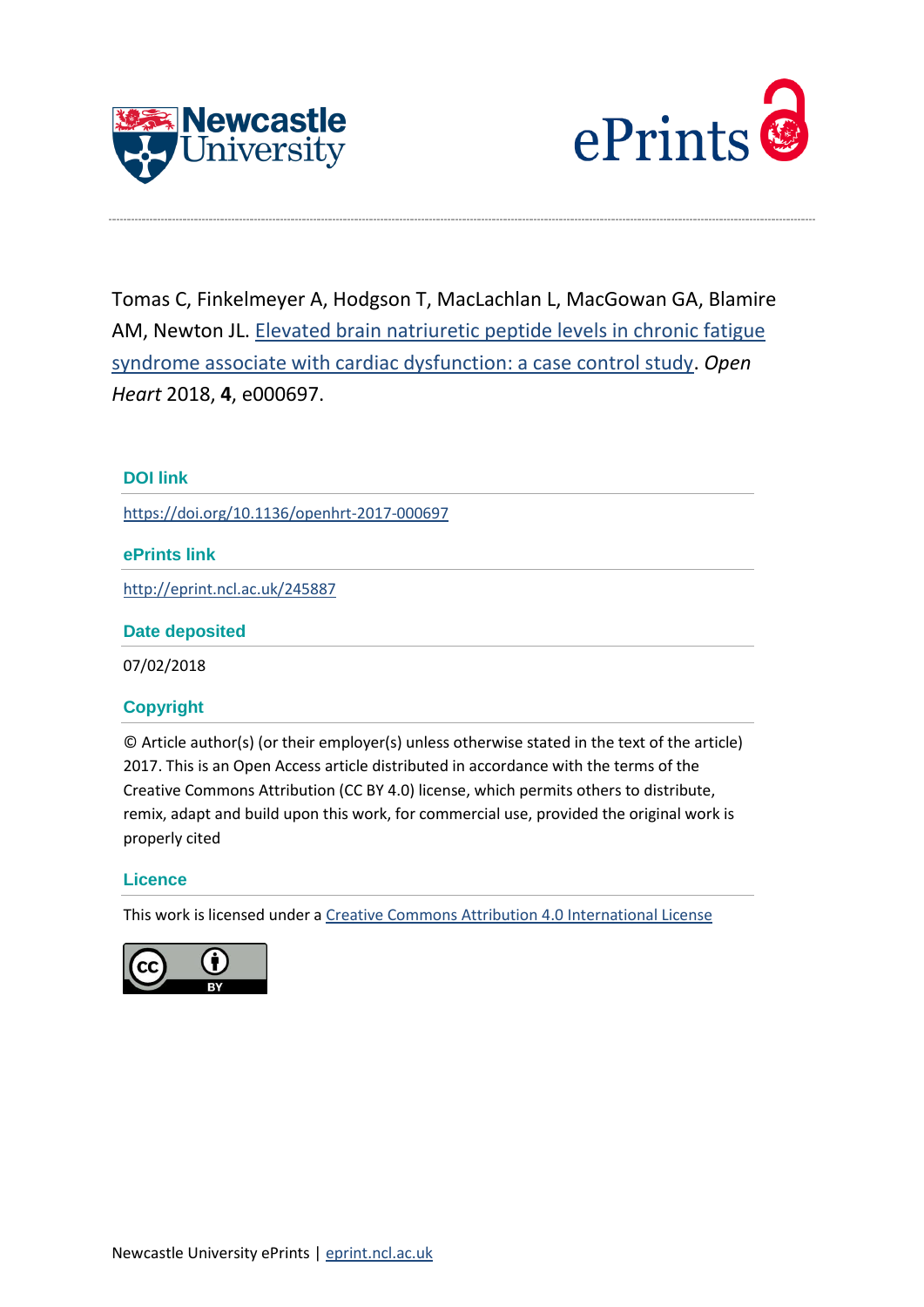# **openheart** Elevated brain natriuretic peptide levels **in chronic fatigue syndrome associate with cardiac dysfunction: a case control study**

Cara Tomas,<sup>1</sup> Andreas Finkelmeyer,<sup>1,2</sup> Tim Hodgson,<sup>2</sup> Laura MacLachlan,<sup>1</sup> Guy A MacGowan,<sup>1,3</sup> Andrew M Blamire,<sup>1,2</sup> Julia L Newton<sup>1,4</sup>

**To cite:** Tomas C,

Finkelmeyer A, Hodgson T*, et al*. Elevated brain natriuretic peptide levels in chronic fatigue syndrome associate with cardiac dysfunction: a case control study*. Open Heart* 2017;4:e000697. doi:10.1136/ openhrt-2017-000697

Received 10 August 2017 Revised 22 November 2017 Accepted 27 November 2017



<sup>1</sup> Institute of Cellular Medicine, Newcastle University, Newcastle, Newcastle upon Tyne, UK <sup>2</sup>Newcastle Magnetic Resonance Centre, Newcastle University, Newcastle, Newcastle upon Tyne, UK <sup>3</sup> Cardiology, Newcastle upon Tyne Hospitals NHS Foundation Trust, Newcastle, Newcastle upon Tyne, UK 4 CRESTA, Newcastle upon Tyne Hospitals NHS Foundation Trust, Newcastle, Newcastle upon Tyne, UK

#### Correspondence to

Professor Julia L Newton, Institute of Cellular Medicine, Newcastle University, Newcastle, Newcastle upon Tyne, UK; julia. newton@ncl.ac.uk

#### **Abstract**

Objectives To explore levels of the brain natriuretic peptide (BNP) and how these associate with the cardiac abnormalities recently identified in chronic fatigue syndrome (CFS).

Methods Cardiac magnetic resonance examinations were performed using 3T Philips Intera Achieva scanner (Best, Netherlands) in CFS (Fukuda) participants and sedentary controls matched group wise for age and sex. BNP was also measured by using an enzyme immunoassay in plasma from 42 patients with CFS and 10 controls. Results BNP levels were significantly higher in the CFS cohort compared with the matched controls  $(P=0.013)$ . When we compared cardiac volumes (end-diastolic and end-systolic) between those with high BNP levels  $(BNP > 400 \text{ pq/mL})$  and low BNP (<400 pg/mL), there were significantly lower cardiac volumes in those with the higher BNP levels in both end-systolic and end-diastolic volumes ( $P=0.05$ ). There were no relationships between fatigue severity, length of disease and BNP levels  $(P=0.2)$ suggesting that our findings are unlikely to be related to deconditioning.

Conclusion This study confirms an association between reduced cardiac volumes and BNP in CFS. Lack of relationship between length of disease suggests that findings are not secondary to deconditioning. Further studies are needed to explore the utility of BNP to act as a stratification paradigm in CFS that directs targeted treatments.

Trail registration number Registered with NIHR Portfolio CLRN ID 97805.

#### **INTRODUCTION**

Studies performed using a range of assessment modalities have shown that chronic fatigue syndrome (CFS) is associated with abnormalities of cardiac function. $1-6$  Echocardiographic and impedance studies have confirmed impaired cardiac contractility<sup>1</sup><sup>2</sup> and reduced left ventricular function.<sup>[6](#page-4-1)</sup> Structural cardiac magnetic resonance (MR) has shown reduced end diastolic dimensions and cardiac output with MR spectroscopy detecting impaired cardiac bioenergetic

### **Key questions**

#### What is already known about this subject?

- ► Structural and functional cardiac abnormalities have been reported in chronic fatigue syndrome (CFS).
- ► Magnetic resonance spectroscopy studies have suggested a subclinical cardiomyopathy in some of those with CFS.

#### What does this study add?

- ► Brain natriuretic peptide (BNP) levels were significantly higher in CFS compared with matched controls.
- ► There were significantly lower cardiac volumes in those with higher BNP levels in both end-systolic and end-diastolic volumes.
- ► There were no relationships between fatigue severity, length of illness and BNP levels confirming that our findings are unlikely to be related to deconditioning.

#### How might this impact on clinical practice?

► This study confirms an association between reduced cardiac volumes and BNP in CFS. Lack of relationship between length of disease suggests that findings are not secondary to deconditioning. Further studies are needed to explore the utility of BNP to act as a stratification paradigm in CFS that directs targeted treatments.

function<sup>34</sup> with findings suggestive of a subclinical cardiomyopathy in approximately a third of the CFS cohort (ref). The severity of these cardiac abnormalities also appears to relate to symptom severity but does not appear to be secondary to decondi-tioning.<sup>[1 3 5–7](#page-4-0)</sup> This has led to the suggestion that CFS is a small heart syndrome<sup>89</sup> with MR findings consistent, in some patients with CFS, with cardiac failure picture.

Brain natriuretic peptide (BNP) is a 32 amino acid polypeptide secreted by the ventricles of the heart in response to excessive

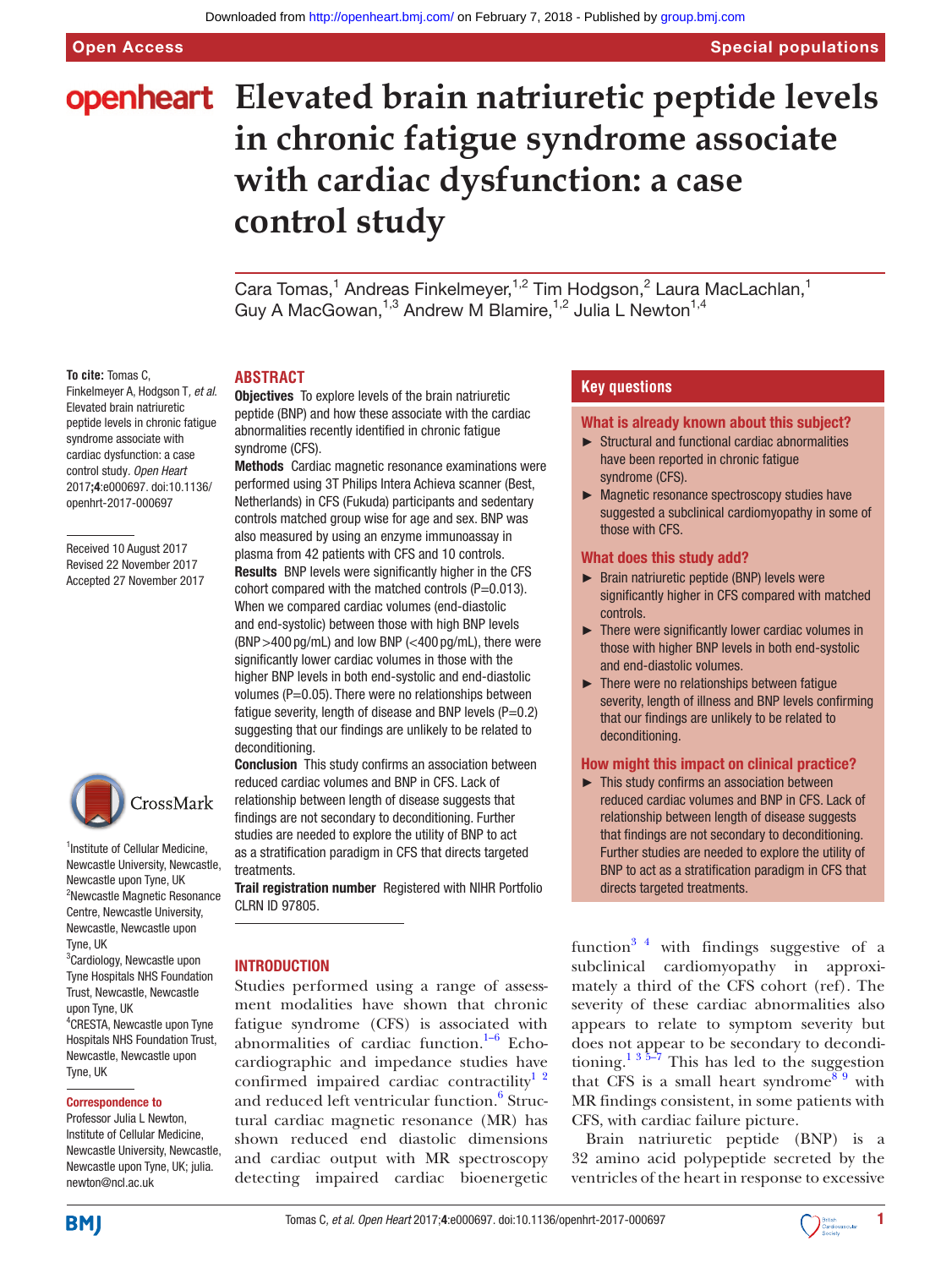stretching of heart muscle cells. BNP has been shown to be a useful screening and prognostic tool in patients with heart failure and is typically found to be increased in patients with left ventricular dysfunction, with or without symptoms[.10–12](#page-4-4)

The physiological actions of BNP include decrease in systemic vascular resistance and central venous pressure as well as an increase in natriuresis. The net effect of these peptides is a decrease in blood pressure due to the decrease in systemic vascular resistance and thus after load. Additionally the actions of BNP result in a decrease in cardiac output due to an overall decrease in central venous pressure and preload as a result of a reduction in blood volume that follows natriuresis and diuresis. The utility of BNP as a diagnostic and prognostic stratification factor in patients with heart failure has been studied extensively.<sup>12</sup>

The purpose of this study was therefore to measure BNP levels in patients with CFS compared with controls and to determine whether BNP levels associated with impaired cardiac function.

#### **METHODS**

#### **Subjects**

Participants were recruited as part of an observational study aimed at understanding the pathogenesis of autonomic dysfunction in patients with CFS. The recruitment to this study has previously been reported.<sup>[6](#page-4-1)</sup> Participants fulfilled the diagnostic criteria for CFS.<sup>[13](#page-4-6)</sup> In order to fulfil these criteria, individuals were required to have no comorbidity including normal renal blood tests and a normal BMI. Participants were not selected positively or negatively according to any criteria other than the fact that they were attending a clinical service and had a Fukuda diagnosis of CFS, $^{14}$  although they were excluded if they screened positive for a major depressive episode as assessed using the Structured Clinical Interview for the Diagnostic and Statistical Manual for Mental Disorders (version IV; SCID-IV<sup>15</sup>). Fatigue impact was assessed by the Fatigue Impact Scale.<sup>[16](#page-4-9)</sup>

Controls were recruited via notices provided in the hospital and University together with a distribution of posters via the local Patient Support Group where we invited relatives of those with CFS to participate. Controls fulfilled the same inclusion and exclusion criteria as CFS participants, and they were sedentary but otherwise not positively or negatively recruited according to fatigue severity or the presence or absence of particular symptoms. All participants provided written informed consent.

#### Measurement of brain natriuretic peptide (BNP)

BNP was measured by a researcher blinded to the group for each individual sample, using the brain natriuretic peptide EIA Kit from Sigma Aldrich (RAB0386). Each component of the kit was reconstituted and diluted as directed by the manufacturer. Anti-BNP antibody was added to each well on the BNP microplate and incubated

for 1.5hours at room temperature with gentle shaking (1–2 cycles/s). The solution was discarded and each well washed thoroughly four times, ensuring complete removal of liquid after each wash. Standards and samples were added to the microplate. Standards with known concentrations of BNP were created from BNP standard included in the kit. Twofold dilutions of each plasma sample were created by the addition of an equal volume of biotinylated BNP peptide to the sample. All standards and samples were run in duplicate. The microplate was incubated for 2.5hours at room temperature with gently shaking. The solution was discarded and washed again as described previously. HRP-streptavidin solution was added to each well and the microplate incubated for 45min at room temperature with gently shaking. The solution was discarded and washed as described previously. TMB one-step substrate reagent was added to each well and incubated for 30min at room temperature, in the dark, with gentle shaking. Stop solution was added to each well and the absorbance read on a Tecan infinite M200 plate reader at 450nm. A standard curve was created using the standards. The BNP concentration in each sample was determined using the standard curve.

This experiment also included a positive control to verify the components of the kit are working correctly.

We considered a BNP value of>400pg/mL as being consistent with moderate to severe cardiac disease and this was defined prehoc.

#### Cardiac MR

Cardiac examinations were performed using a 3T Philips Intera Achieva scanner (Best, Netherlands). A dedicated 6-channel cardiac coil (Philips, Best, Netherlands) is used with the subjects in a supine position and ECG gating (Philips vectorcardiogram, VCG system). Cardiac MR cine imaging is acquired to assess cardiac morphology and systolic and diastolic function. A stack of balanced steady-state free precession images was obtained in the short axis view during breath holding covering the entire left ventricle (FO=350mm, TR/TE=3.7/1.9 ms, turbo factor 17, flip angle 40°, slice thickness 8mm, 0mm gap, 14 slices, 25 phases, resolution 1.37mm, temporal duration approx. 40 ms per phase, dependent on heart rate). Image analysis was performed using the cardiac analysis package of the ViewForum workstation (Philips, Best, Netherlands). Manual tracing of the epicardial and endocardial borders was performed on the short axis slices at end-systole and end-diastole by a trained radiographer. The algorithm for contour selection and subsequently calculating left ventricular mass, systolic and diastolic parameters have been detailed elsewhere.<sup>17</sup>

#### Statistical analysis

Continuous variables were expressed as mean±SDand comparisons made using unpaired t-tests where groups are matched. Correlation analysis was performed using non-parametric testing. Analysis was performed using Graphpad, Prism. Multivariate analysis was performed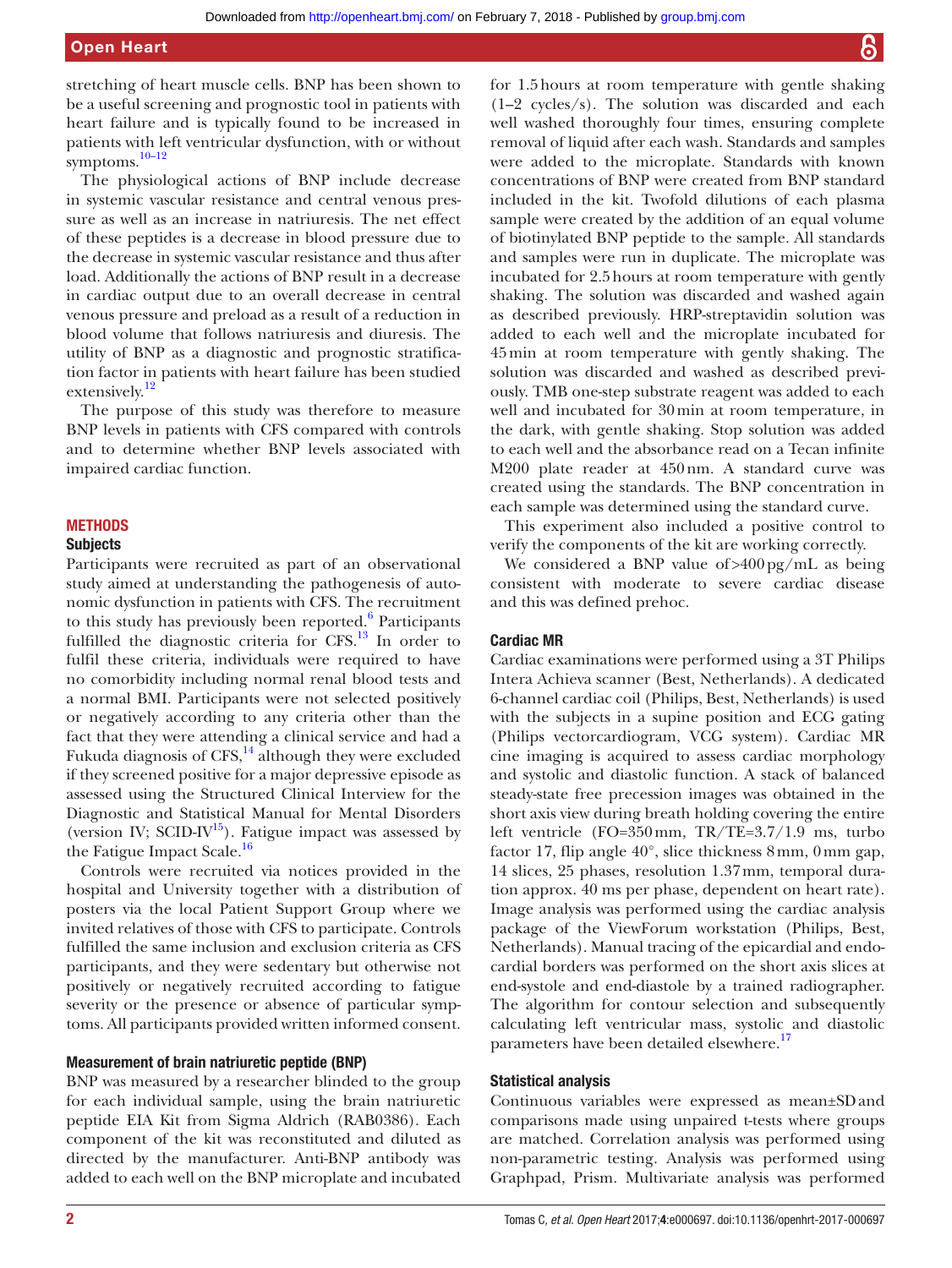Special populations

<span id="page-3-0"></span>Table 1 Cardiac magnetic resonance parameters in CFS compared with matched control values expressed as mean (SD) unless stated

|                             | <b>Controls</b> | <b>CFS</b>   |           |           |
|-----------------------------|-----------------|--------------|-----------|-----------|
|                             |                 | <b>Total</b> | BNP > 400 | BNP < 400 |
| N                           | 10              | 42           | 21        | 21        |
| Age (years)                 | 46(13)          | 46(12)       | 46(11)    | 48 (12)   |
| Females (%)                 | $8(80\%)$       | 32 (76%)     | 15 (71%)  | 17 (81%)  |
| <b>Fatigue Impact Scale</b> | N/A             | 92(34)       | 89 (32)   | 95(36)    |
| Ejection fraction (%)       | 62(5.4)         | 63(5.1)      | 64(6)     | 63(4)     |
| Stroke volume (mL)          | 60(10)          | 57(13)       | 54(12)    | 60(13)    |
| ED volume (mL)              | 96 (14.4)       | 91(21.4)     | 85(20)    | 95(20)    |
| ES phase (ms)               | 327(47)         | 320(48)      | 308(33)   | 336 (58)  |
| ES volume (mL)              | 37(8)           | 34(10)       | 31(10)    | 35(8)     |
| ED wall mass $(q)$          | 72(13)          | 70 (19)      | 72 (18)   | 68 (20)   |
| ED wall+Pap mass (g)        | 80(13)          | 77 (21)      | 80(20)    | 75 (22)   |

BNP, brain natriuretic peptide; CFS, chronic fatigue syndrome; ED, end diastolic; ES, end systolic.

using SPSS. A statistically significant result was when  $P < 0.05$ .

There were no relationships between fatigue severity, length of history and BNP levels (P=0.2).

#### **RESULTS**

Cardiac MR and BNP were measured in 42 patients with CFS and 10 sedentary controls-matched group wise for age and sex. Length of history for the patients with CFS was mean 13.8 years (SD 9.8). Cardiac MR measurements for the two groups are shown in [table](#page-3-0) 1.

BNP levels were significantly higher in the CFS cohort compared with the matched controls [\(figure](#page-3-1) 1). When we compared cardiac volumes (end-diastolic and end-systolic) between those with high BNP levels  $(BNP > 400pg/$ mL) and low BNP ( $\langle 400 \,\text{pg/mL} \rangle$ , there were significantly lower cardiac volumes in those with the higher BNP levels in both end-systolic and end-diastolic volumes ([figure](#page-3-2) 2). There were no differences in age, fatigue severity or length of history between the two groups [\(table](#page-3-0) 1).



<span id="page-3-1"></span>

**DISCUSSION** 

Studies have confirmed in a range of conditions that BNP can predict prognosis and detect those with cardiac failure. This study has shown that in patients with CFS, a group shown previously to have high levels of subclinical cardiac abnormalities, $1-9$  that BNP is elevated. Studies have also concluded that those with CFS have reduced cardiac volumes, the degree of which associates with plasma volume.<sup>[6](#page-4-1)</sup> In the present study, higher BNP levels were also shown to be associated with smaller cardiac volumes. The lack of relationship between length of disease and BNP levels suggests that our findings are unlikely to be secondary to deconditioning.

The association found in this study is interesting. It is possible that the smaller cardiac volumes seen in those with CFS are causing the elevated BNP levels. However, this is counterintuitive, and BNP is usually a sign of cardiac ventricular wall strain/stretch and volume overload. In



<span id="page-3-2"></span>Figure 2 When we compared cardiac volumes (ED and ES) between those with high BNP levels (BNP>400pg/mL) and low BNP (<400 pg/mL), there were significantly lower cardiac volumes in those with the higher BNP levels in both ES and ED volumes. BNP, brain natriuretic peptide; CFS, chronic fatigue syndrome; ED, end diastolic; ES, end systolic.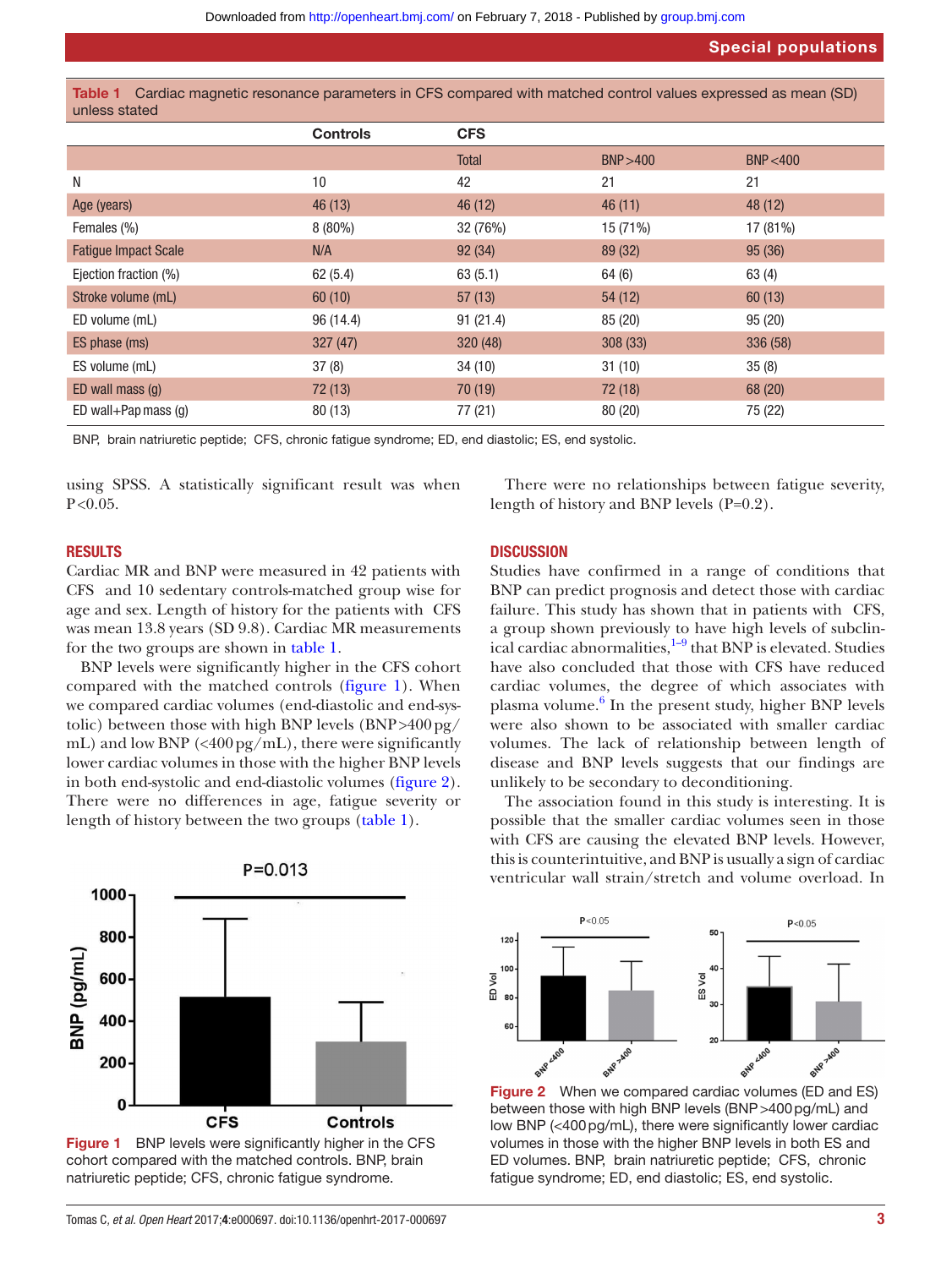our study, the BNP was higher in the group with the lower cardiac volumes. Another explanation is that the higher BNP levels are causing a diuresis (or natriuresis) and that this is depleting the plasma/blood volumes and leading to the smaller cardiac volumes. Studies from our group and others have shown smaller plasma volumes in  $CFS<sup>67</sup>$  and studies with patients with orthostatic hypotension have reported high BNP levels in some patients<sup>18</sup> and have been suggested as potentially causative.

We believe that measurement of BNP could represent a tool to identify the 1/3 of patients with CFS who were found in previous studies to have impaired cardiac bioenergetic function. Doing this could potentially stratify patients with CFS to more appropriate interventions and also facilitate research to identify the particular characteristics of a cardiac phenotype within the overall cohort with the diagnosis of CFS. We believe that this kind of stratified approach to identifying specific phenotypes and facilitating targeted interventions is an important step in our understanding of the heterogeneous nature of those with CFS.

This study confirms an association between reduced cardiac volumes and BNP in CFS. Lack of relationship between length of disease suggests that findings are not secondary to deconditioning. Further studies are needed to explore the utility of BNP to act as a stratification paradigm in CFS that directs targeted treatments.

Contributors All authors participated in the conception, delivery and analysis of the study. All authors have reviewed, contributed to and approved the final version of the manuscript.

Funding Medical Research Council, ME Research UK.

Competing interests None declared.

Ethics approval The study was approved by the Newcastle and North Tyneside research ethics committee (REC 12/NE/0146, CLRN ID 97805).

Provenance and peer review Not commissioned; externally peer reviewed.

**Data sharing statement** All data are available in an anonymous format on request from the PI.

**Open Access** This is an Open Access article distributed in accordance with the terms of the Creative Commons Attribution (CC BY 4.0) license, which permits others to distribute, remix, adapt and build upon this work, for commercial use, provided the original work is properly cited. See:<http://creativecommons.org/licenses/by/4.0/>

© Article author(s) (or their employer(s) unless otherwise stated in the text of the article) 2017. All rights reserved. No commercial use is permitted unless otherwise expressly granted.

#### **References**

- <span id="page-4-0"></span>1. Peckerman A, LaManca JJ, Dahl KA, *et al*. Abnormal impedance cardiography predicts symptom severity in chronic fatigue syndrome. *[Am J Med Sci](http://dx.doi.org/10.1097/00000441-200308000-00001)* 2003;326:55–60.
- 2. LaManca JJ, Peckerman A, Walker J, *et al*. Cardiovascular response during head-up tilt in chronic fatigue syndrome. *[Clin Physiol](http://dx.doi.org/10.1046/j.1365-2281.1999.00154.x)* 1999;19:111–20.
- <span id="page-4-2"></span>3. Hollingsworth KG, Jones DE, Taylor R, *et al*. Impaired cardiovascular response to standing in chronic fatigue syndrome. *[Eur J Clin Invest](http://dx.doi.org/10.1111/j.1365-2362.2010.02310.x)* 2010;40:608–15.
- 4. Hollingsworth KG, Hodgson T, Macgowan GA, *et al*. Impaired cardiac function in chronic fatigue syndrome measured using magnetic resonance cardiac tagging. *[J Intern Med](http://dx.doi.org/10.1111/j.1365-2796.2011.02429.x)* 2012;271:264–70.
- 5. Hurwitz BE, Coryell VT, Parker M, *et al*. Chronic fatigue syndrome: illness severity, sedentary lifestyle, blood volume and evidence of diminished cardiac function. *[Clin Sci](http://dx.doi.org/10.1042/CS20090055)* 2009;118:125–35.
- <span id="page-4-1"></span>6. Newton JL, Finkelmeyer A, Petrides G, *et al*. Blamire a reduced cardiac volumes in chronic fatigue syndrome associate with plasma volume but not length of disease: a cohort study. *openhrt* 2016:e000381.
- 7. Farquhar WB, Hunt BE, Taylor JA, *et al*. Blood volume and its relation to peak O(2) consumption and physical activity in patients with chronic fatigue. *Am J Physiol Heart Circ Physiol* 2002;282:H66–71.
- <span id="page-4-3"></span>8. Miwa K, Fujita M. Cardiac function fluctuates during exacerbation and remission in young adults with chronic fatigue syndrome and "small heart". *[J Cardiol](http://dx.doi.org/10.1016/j.jjcc.2009.02.008)* 2009;54:29–35.
- Miwa K, Fujita M. Small heart syndrome in patients with chronic fatigue syndrome. *[Clin Cardiol](http://dx.doi.org/10.1002/clc.20227)* 2008;31:328–33.
- <span id="page-4-4"></span>10. Davidson NC, Struthers AD. Brain natriuretic peptide. *[J Hypertens](http://dx.doi.org/10.1097/00004872-199404000-00001)* 1994;12:329–36.
- 11. Troughton RW, Frampton CM, Yandle TG, *et al*. Treatment of heart failure guided by plasma aminoterminal brain natriuretic peptide (N-BNP) concentrations. *[Lancet](http://dx.doi.org/10.1016/S0140-6736(00)02060-2)* 2000;355:1126–30.
- <span id="page-4-5"></span>12. Jourdain P, Jondeau G, Funck F, *et al*. Plasma brain natriuretic peptide-guided therapy to improve outcome in heart failure: the STARS-BNP Multicenter Study. *[J Am Coll Cardiol](http://dx.doi.org/10.1016/j.jacc.2006.10.081)* 2007;49:1733–9.
- <span id="page-4-6"></span>13. Chronic Fatigue Syndrome/Myalgic Encephalomyelitis (encephalopathy); diagnosis and management.<www.nice.gov.org>
- <span id="page-4-7"></span>14. Fukuda K. The chronic fatigue syndrome: a comprehensive approach to its definition and study. *[Ann Intern Med](http://dx.doi.org/10.7326/0003-4819-121-12-199412150-00009)* 1994;121:953–9.
- <span id="page-4-8"></span>15. Pence BW, Miller WC, Gaynes BN. Prevalence estimation and validation of new instruments in psychiatric research: an application of latent class analysis and sensitivity analysis. *[Psychol Assess](http://dx.doi.org/10.1037/a0015686)* 2009;21:235–9.
- <span id="page-4-9"></span>16. Fisk JD, Ritvo PG, Ross L, *et al*. Measuring the functional impact of fatigue: initial validation of the fatigue impact scale. *[Clin Infect Dis](http://dx.doi.org/10.1093/clinids/18.Supplement_1.S79)* 1994;18(Suppl 1):S79–83.
- <span id="page-4-10"></span>17. Schar M, Kozerke S, Harvey PR, *et al*. Local linear shimming for cardiac SSFP imaging at 3T. *Proc. ISMRM* 2002;10:1735.
- <span id="page-4-11"></span>18. Krishnan B, Patarroyo-Aponte M, Duprez D, *et al*. Orthostatic hypotension of unknown cause: unanticipated association with elevated circulating N-terminal brain natriuretic peptide (NT-proBNP). *[Heart Rhythm](http://dx.doi.org/10.1016/j.hrthm.2015.02.015)* 2015;12:1287–94.